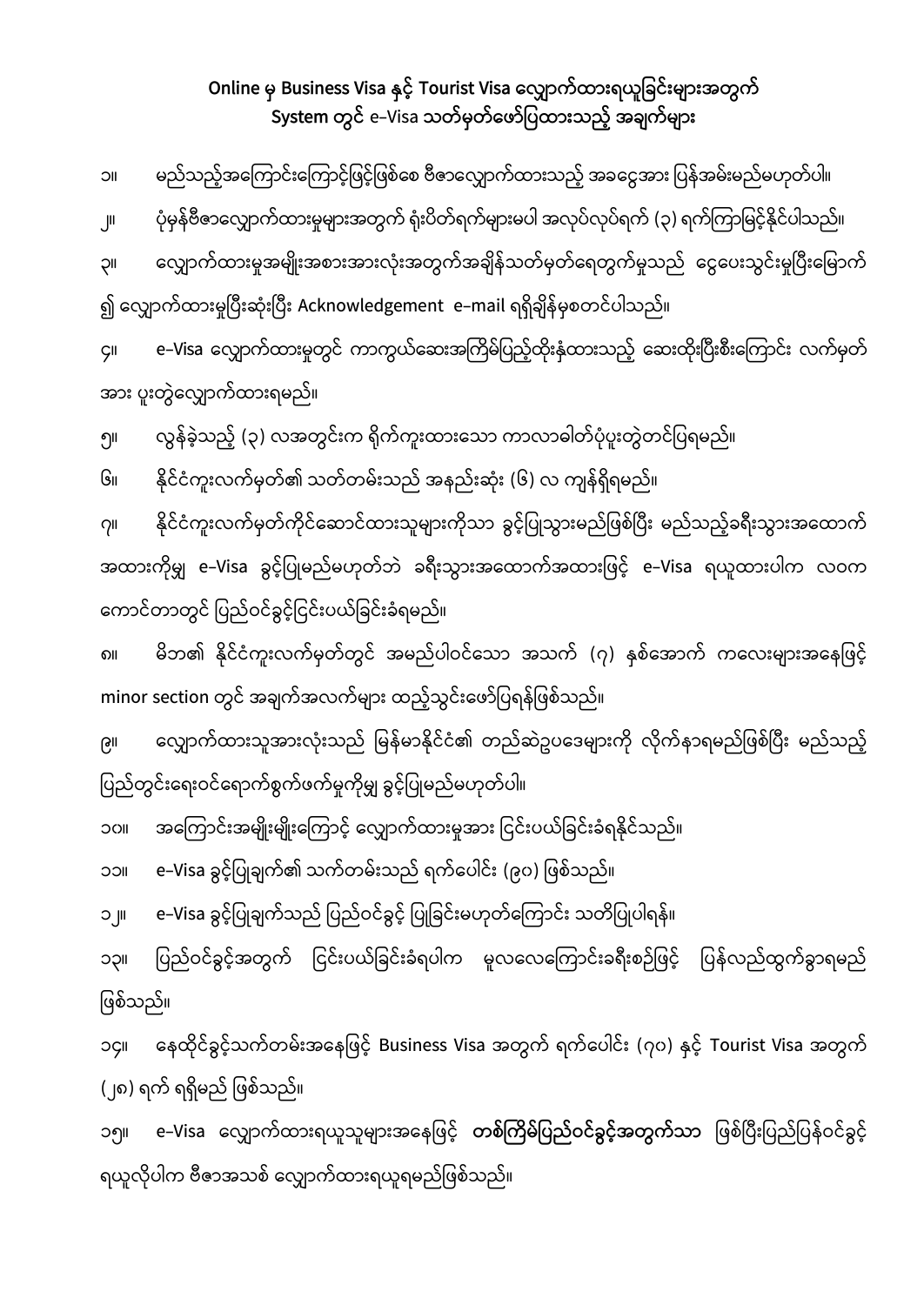၁၆။ လတ်တလောအနေဖြင့် လျှောက်ထားသူများသည် ရန်ကုန်အပြည်ပြည်ဆိုင်ရာလေဆိပ်မှတစ်ဆင့် သာ ဝင်ရောက်ခွင့်ရရှိမည်ဖြစ်ပါသည်။ အခြားလေဆိပ်များမှ ဝင်ရောက်ခွင့်အတွက် ထပ်မံကြေညာပေးမည်ဖြစ် သည်။

 $\overline{\mathsf{I}}$ 

၁၇။ မြန်မာနိုင်ငံသို့မရောက်ရှိမီ ရောဂါပိုးမရှိကြောင်း (၇၂) နာရီအတွင်း RT–PCR နည်းဖြင့် စစ်ဆေးထား သည့် **ဆေးစစ်အဖြေအား** ရန်ကုန်လေဆိပ်ရှိ ကျန်းမာရေးကောင်တာတွင် ပြသအစစ်ဆေးခံရမည်။ ၁၈။ မြန်မာ့အာမခံလုပ်ငန်းမှ ဝယ်ယူထားသည့် ကိုဗစ်–၁၉ အကာအကွယ်ပါရှိသောကျန်းမာရေး အာမခံ ေပါ်လစီြေို ေလဆိပ်တွင် ြပသအစစ်ေဆဵခဳရမည်။

၁၉။ e–Visa ဖြင့် နေထိုင်သည့်ကာလအတွင်း ဗီဇာလျှောက်ထားစဉ်ကဖော်ပြသည့် အလုပ်အကိုင်မှအပ အခြားမည်သည့် အခဖြင့်/ အခမဲ့လုပ်ငန်းကိုမျှ ပြောင်းလဲလုပ်ကိုင်ခွင့်ရှိမည် မဟုတ်ပါ။ ၂၀။ ကန့်သတ်ဧရိယာများသို့ ခွင့်ပြုချက်မရရှိဘဲ သွားရောက်ခွင့်မရှိပါ။ ကန့်သတ်ဧရိယာများစာရင်း အသေးစိတ်အား <u>[www.mip.gov.mm/RestrictedArea](http://www.mip.gov.mm/RestrictedArea)</u> တွင် ဝင်ရောက်ကြည့်ရှုနိုင်သည်။

၂၁။ မြန်မာနိုင်ငံ၏ ချမှတ်ထားသည့် ဥပဒေ၊ လုပ်ထုံးလုပ်နည်းများကို ဖောက်ဖျက်ပါက ဉပဒေအရ အရေးယူခြင်းခံရမည်။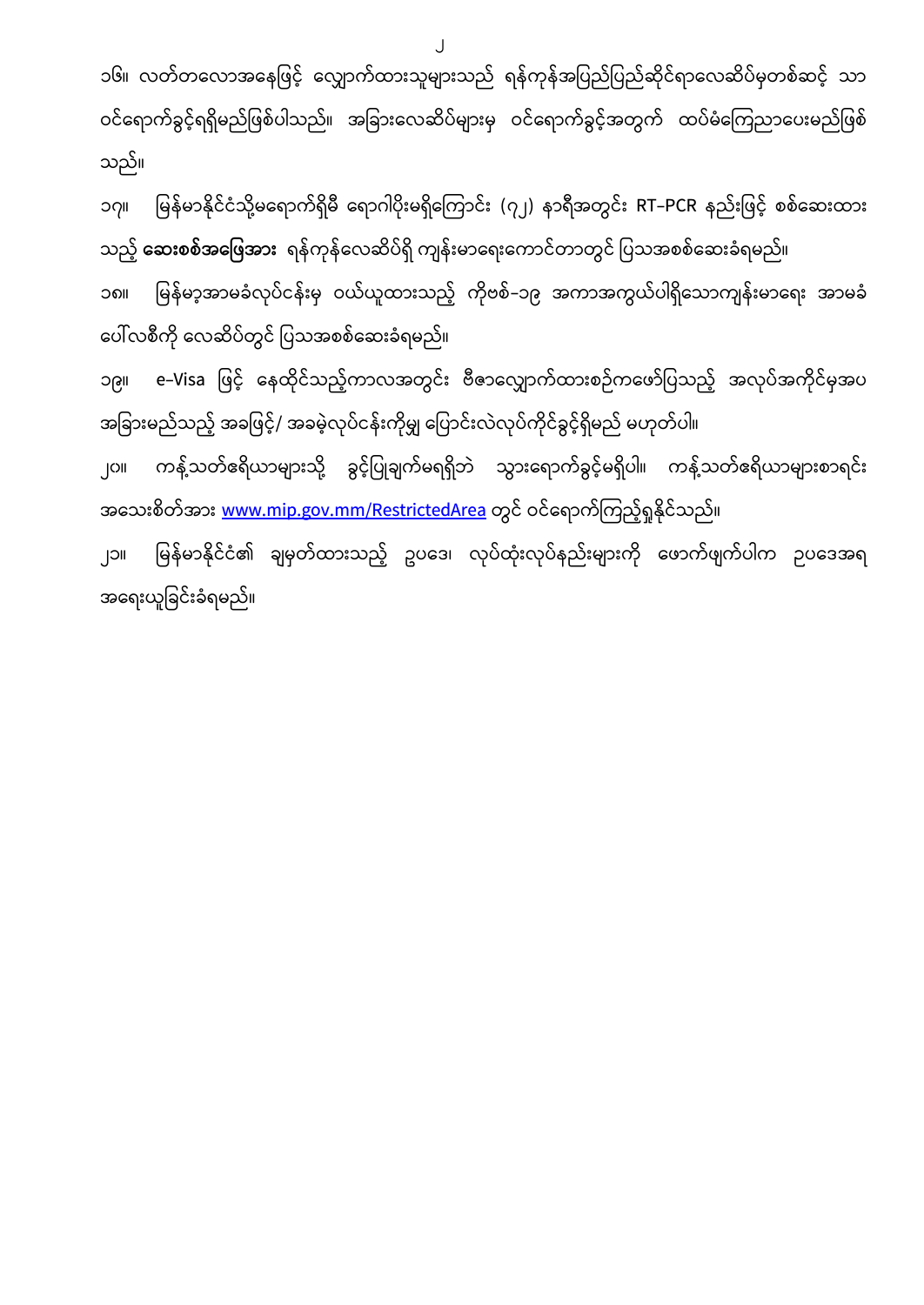- 1. There will be no refund for any Visa Processing Fees under any circumstances.
- 2. For regular Tourist and Business Visa, processing time is up to 3 working days (Myanmar time), excluding weekends and official Myanmar Public Holidays.
- 3. In all cases, processing time starts when the application acknowledgement e-mail is sent, after application is submitted AND online payment is successful.
- 4. Vaccine Certificate showing that the applicant has been fully vaccinated must be attached to the application.
- 5. You have to upload one COLOR PHOTO taking during last (3) months.
- 6. Your passport validity must have at least (6) months.
- 7. Only passports will be eligible for e-visa and travel documents will not be accepted. If you get e-visa with travel documents, you must be denied Entry to Myanmar at the immigration check points.
- 8. If the applicant has children under (7) years old on the same passport, you have to put the name of that child, date of birth in the minor section of the application form.
- 9. Applicant shall abide by the laws of the Republic of the Union of Myanmar and shall not interfere in the internal affairs of the Republic of the Union of Myanmar.
- 10. In the unfortunate case that your application is rejected, no reason will be provided or can be requested.
- 11. The validity of e-Visa approval letter is 90 days from the issued date. If it is expired, entry will be denied.
- 12. It is important to note that the Approval Letter is not a confirmed Visa letter.
- 13. If the decision is not allowed to entry, you may return by the same flight.
- 14. Length of stay is (70) days for Business Visa and (28) days for Tourist Visa from the date of arrival in Myanmar.
- 15. e-Visa is only valid for a single entry. Re-entry will require a new visa.